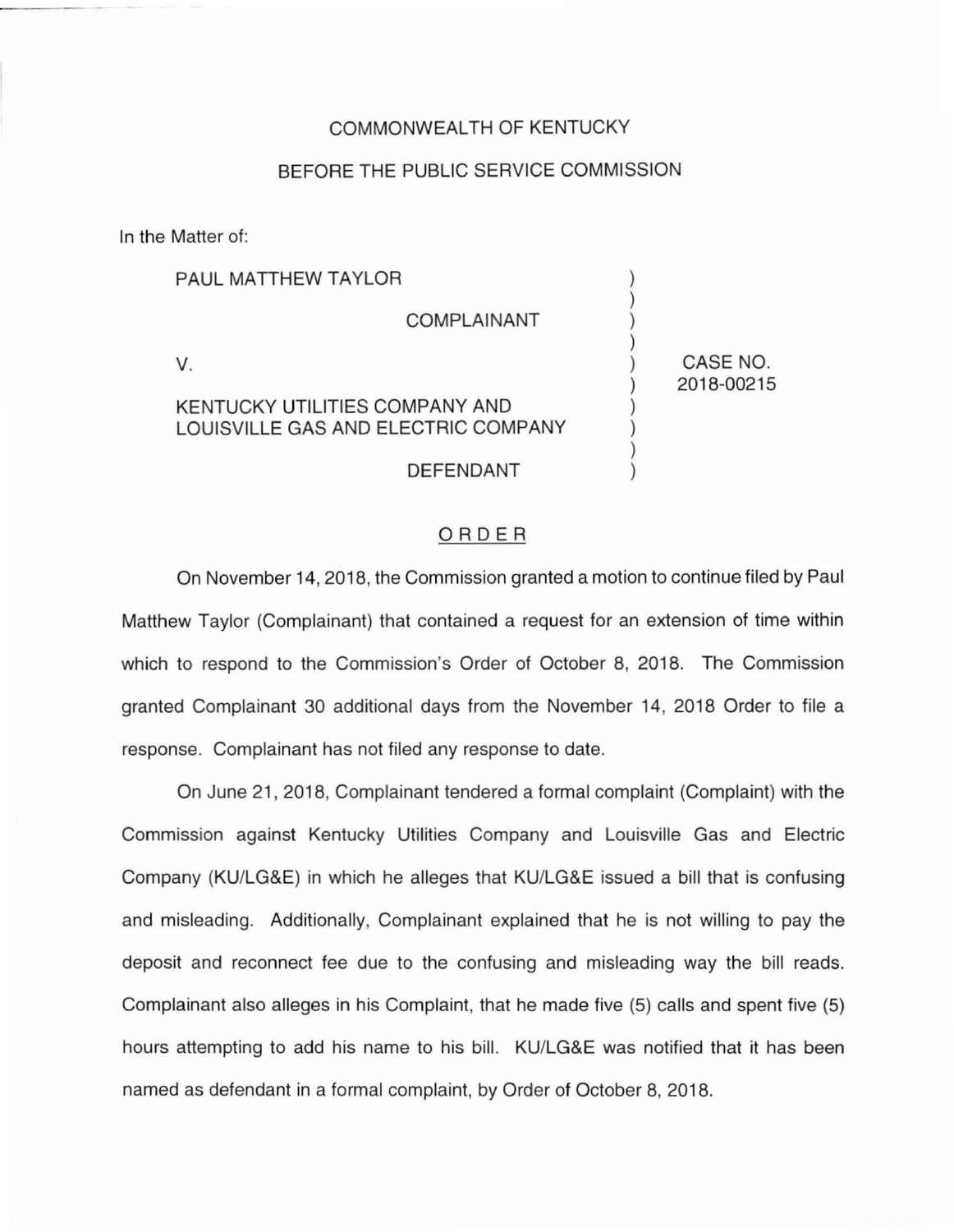Pursuant to 807 KAR 5:001, Section 20(4)(a), upon receipt of a formal complaint the Commission must determine whether the complaint states a prima facie case. To establish a prima facie case under 807 KAR 5:001, Section 20(1)(c), the complaint must state:

> Fully, clearly, and with reasonable certainty, the act or omission, of which complaint is made, with a reference, if practicable, to the law, order, or administrative regulation, of which a failure to comply is alleged, and other matters, or facts, if any, as necessary to acquaint the commission fully with the details of the alleged failure.

Based on a review of the record, the Commission is unable to determine whether the Complaint establishes a prima facie case and, despite being afforded ample opportunities to do so, the Complainant has failed to file any supporting documents to his initial Complaint. Therefore, this matter should be dismissed without prejudice.

IT IS THEREFORE ORDERED that:

- 1. This Complaint is dismissed without prejudice.
- 2. This case is closed and removed from the Commission's docket.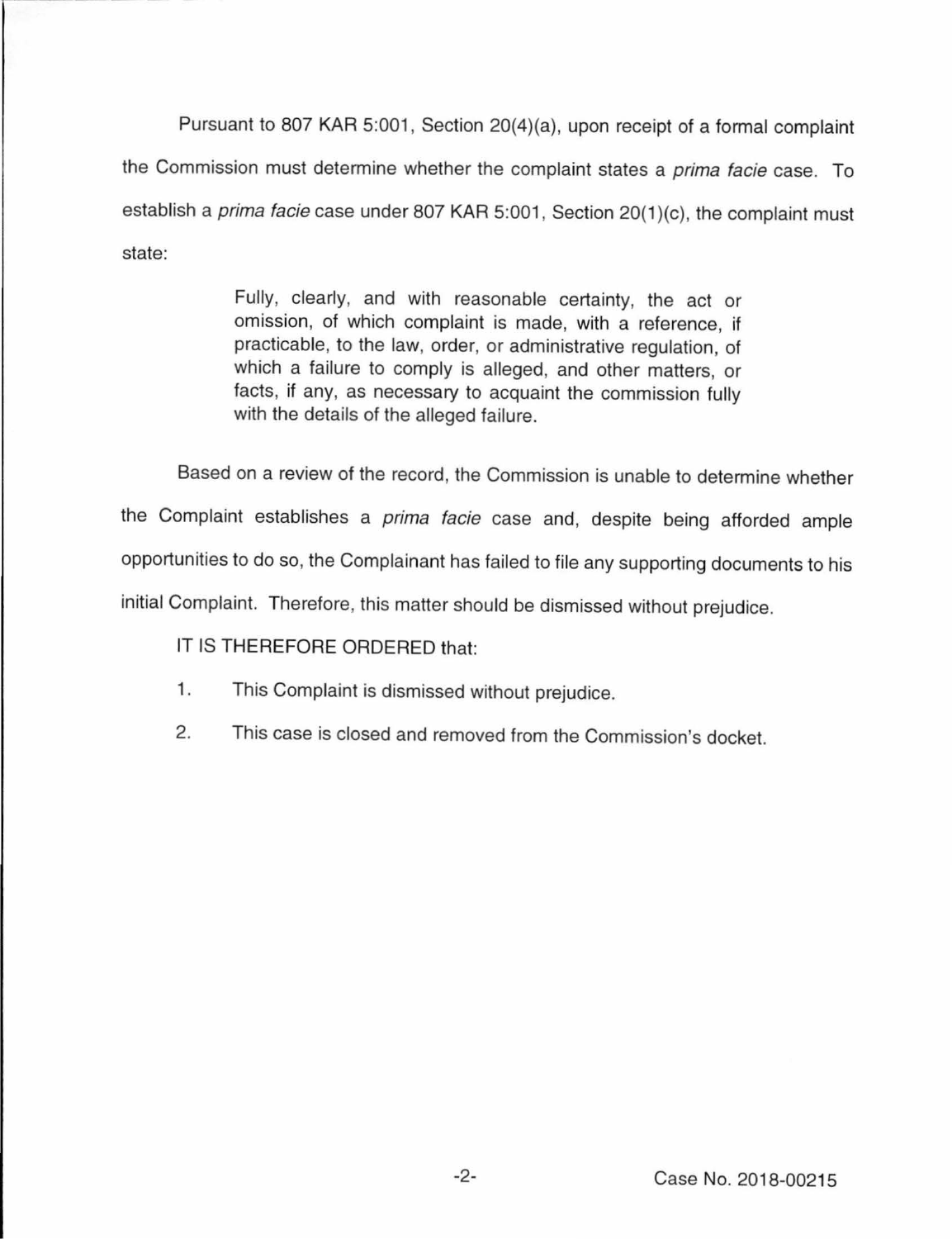By the Commission



ATTEST:

Quen R. Pinso Executive Director